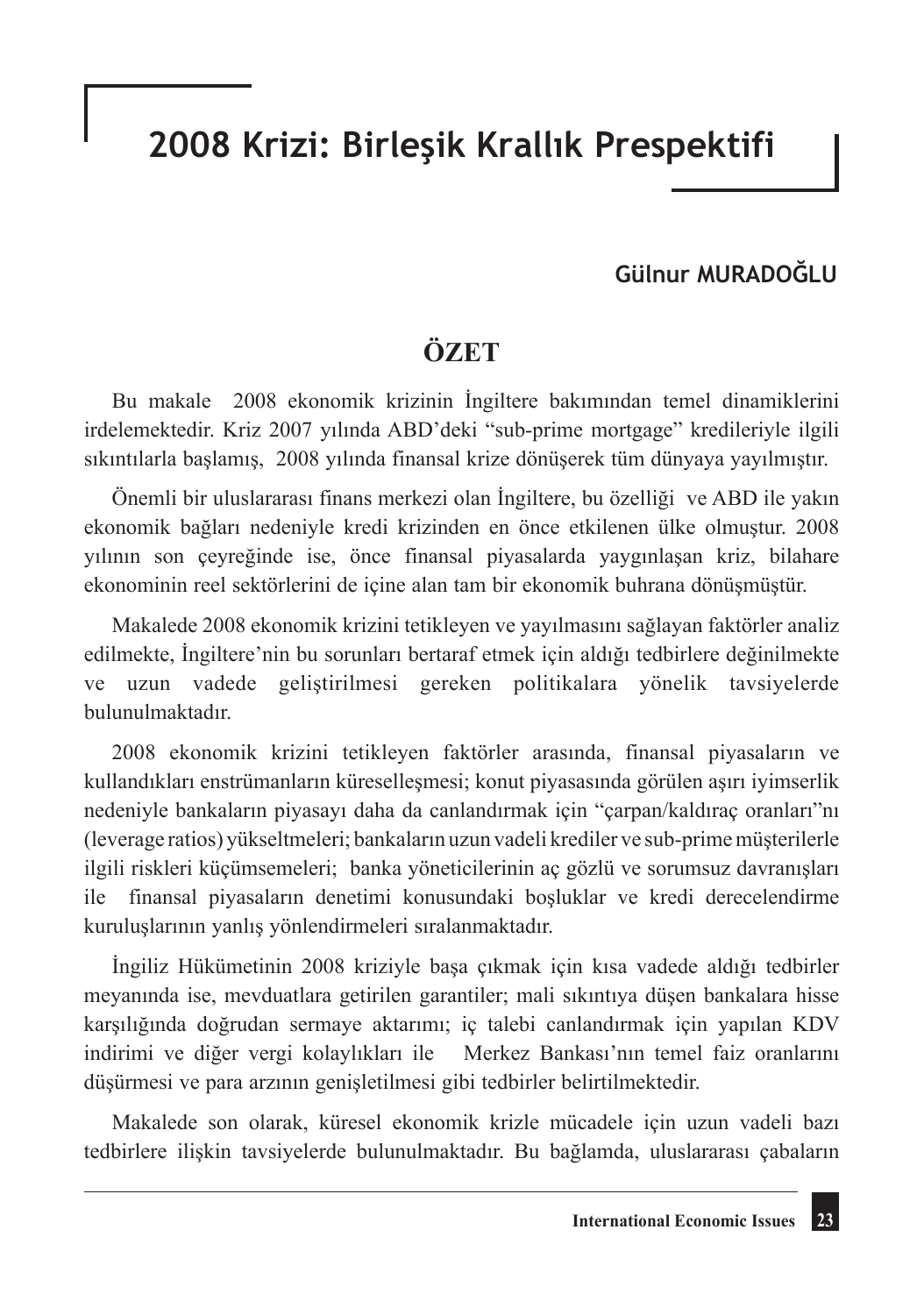koordine edilmesinin ve finans piyasalarının denetiminden sorumlu olan ulusal kuruluşların, bankaların mali tablolarını daha şeffaf biçimde izlenmesine yönelik yeni denetim araçları geliştirmelerinin önemi vurgulanmaktadır.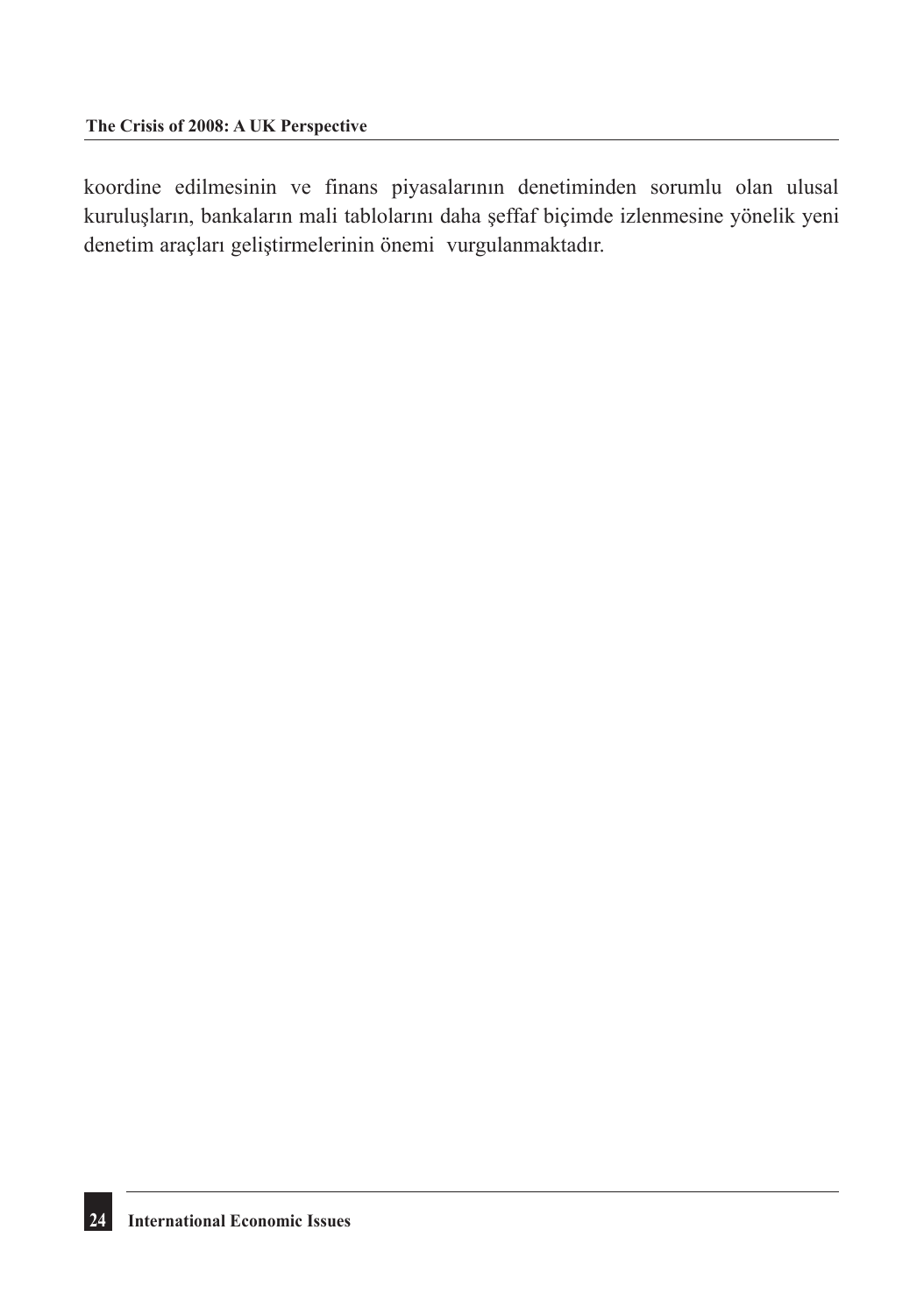# **The Crisis of 2008: A UK Perspective**

## **Gülnur MURADOĞLU\***

#### **Abstract**

This paper discusses some of the key characteristics of the Crisis of 2008 in the UK. The 2008 Crisis has started as a sub-prime crisis in the US in 2007. It turned into a Credit Crunch in the US which spread fast to the rest of the world. UK is the first country to get hit with the credit crunch due to the international nature of its financial services sector and its close economic links with the US. During 2008 the credit crunch first turned into financial crisis spreading to the whole of the financial sector and then a full economic crisis with repercussions on the real side of the economy. I discuss the triggers and the development of the Crisis of 2008 as well as the short run reactions so far and conclude with long run policy recommendations.

#### **What triggered the crisis?**

\_\_\_\_\_\_\_\_\_\_\_\_\_\_\_\_\_\_\_\_\_\_\_\_\_\_\_\_\_

The triggers for the Crisis of 2008 can be classified into four. The first is the globalization process we have been going through over the past three decades. The second is the high leverage not only of the household sector through sub-prime mortgages but also the corporate sector and thus the financial system as a whole. The third is the underestimation of risks especially the risks of securitized mortgages and derivatives on them. Risks were underestimated not only in newly issued assets but also in corporate sector leverage ratios. The fourth is the insufficiency of the accounting systems we use in presenting the risks involved in complex securities. I will discuss them one by one.

#### *Globalization of financial markets and instruments*

The US government was encouraging home ownership of low income households and thus mortgages were encouraged for low and volatile income households sometimes above any thresholds or background checks. Housing prices increased for about two

<sup>(\*)</sup> *Director of PH.D Programmes, Professor of Finance at Cass Business School*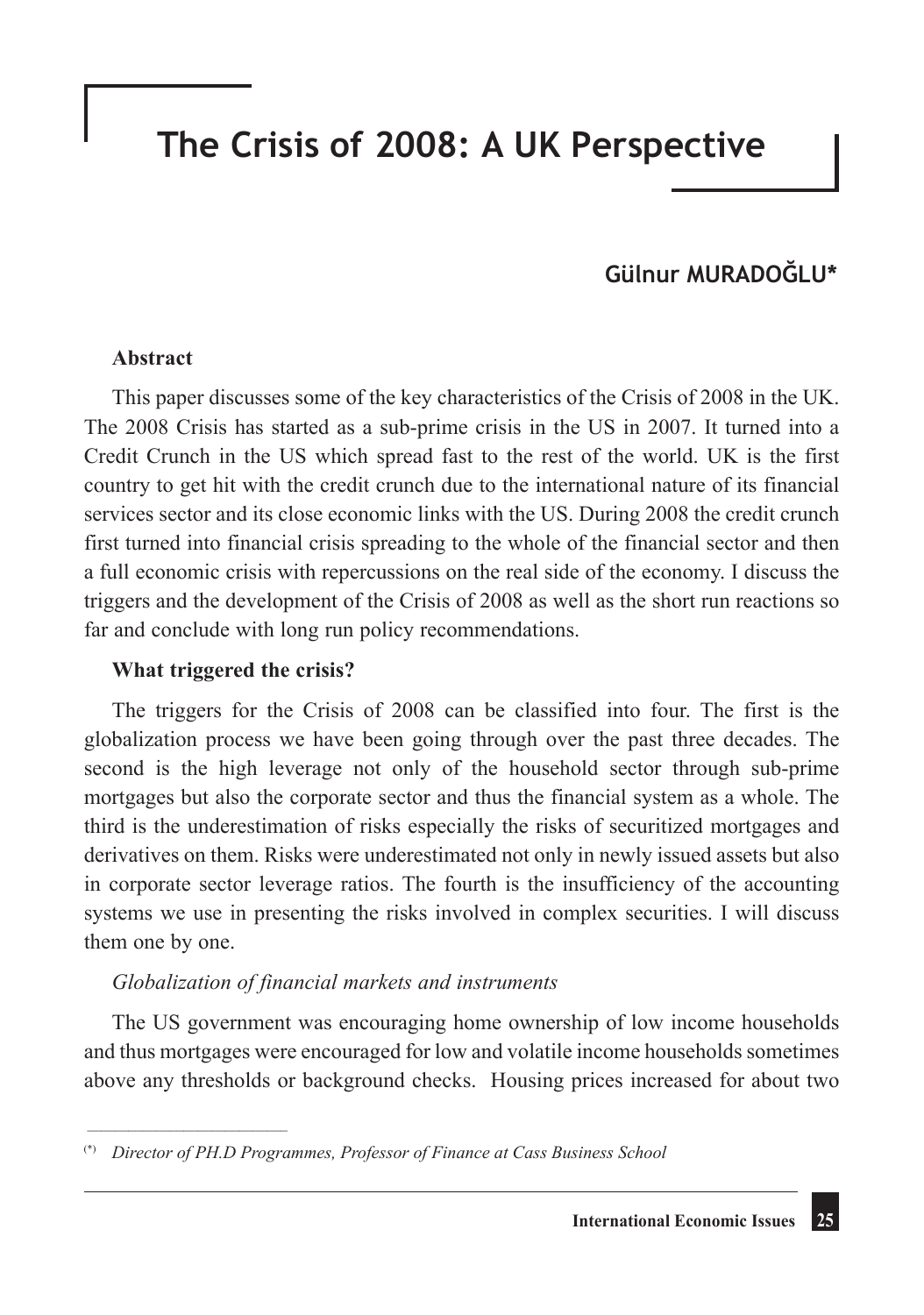decades in a row. The housing bubble burst and low quality mortgages started defaulting.

Thus the Crisis of 2008 has started in the US in 2007 as a sub-prime crisis, referring to the low quality mortgages that started defaulting. How could a housing bubble in the US turn into a worldwide financial shock? It started in one particular sector of one particular country, could have stayed that way. But it did not.

The sub-prime crisis in the US was then passed on to the rest of the world hitting countries at a speed and impact commensurate with their linkages with the US. UK had the first impact due to its close economic relations with the US, followed by the rest of Europe and the emerging markets in that order. This wave, I expect to come following the same route, back to US before we can say the global crisis is over. We are still in a stage where the sub-prime crisis has evolved into a financial crisis with repercussions for the real economy now becoming observable. It is not over.

The first trigger of the Crisis of 2008 for the UK is the connectedness between its financial institutions and markets and those across the Atlantic. Northern Rock, a very successful mortgage provider in July 2007, was the first one to initiate a bank run for more than a century. In the first half of 2007 Northern Rock revealed it had sold mortgages worth a record £10.7bn, up 47% from a year ago which was equivalent to 19% of all new mortgage policies sold in the UK making it the market leader. In three months it went bust. Northern Rock was borrowing from the short term money markets in the US and lending for long term mortgages in the UK. When faced with a liquidity run in the US money markets Northern rock had no where else to turn to but the UK government to provide the liquidity. Finally it was nationalized "…as a temporary measure .. until the market conditions improved.." as Alistair Darling, explained.

#### *Leverage*

The second trigger of the Crisis of 2008 is the increased leverage in the economy. Increased leverage introduced fragility into the economy that was unnoticed for a long time. Increased leverage makes the household and corporate sectors fragile and amplifies the fragility of the financial system. Financial institutions had been financing their portfolios with less and less capital, thus increasing the rate of return on that capital. Leverage ratios of all three sectors, households, corporations and financial institutions are all public information. Work, academic or practitioner oriented, on the fragilities imposed by high leverage ratios, is almost non existent.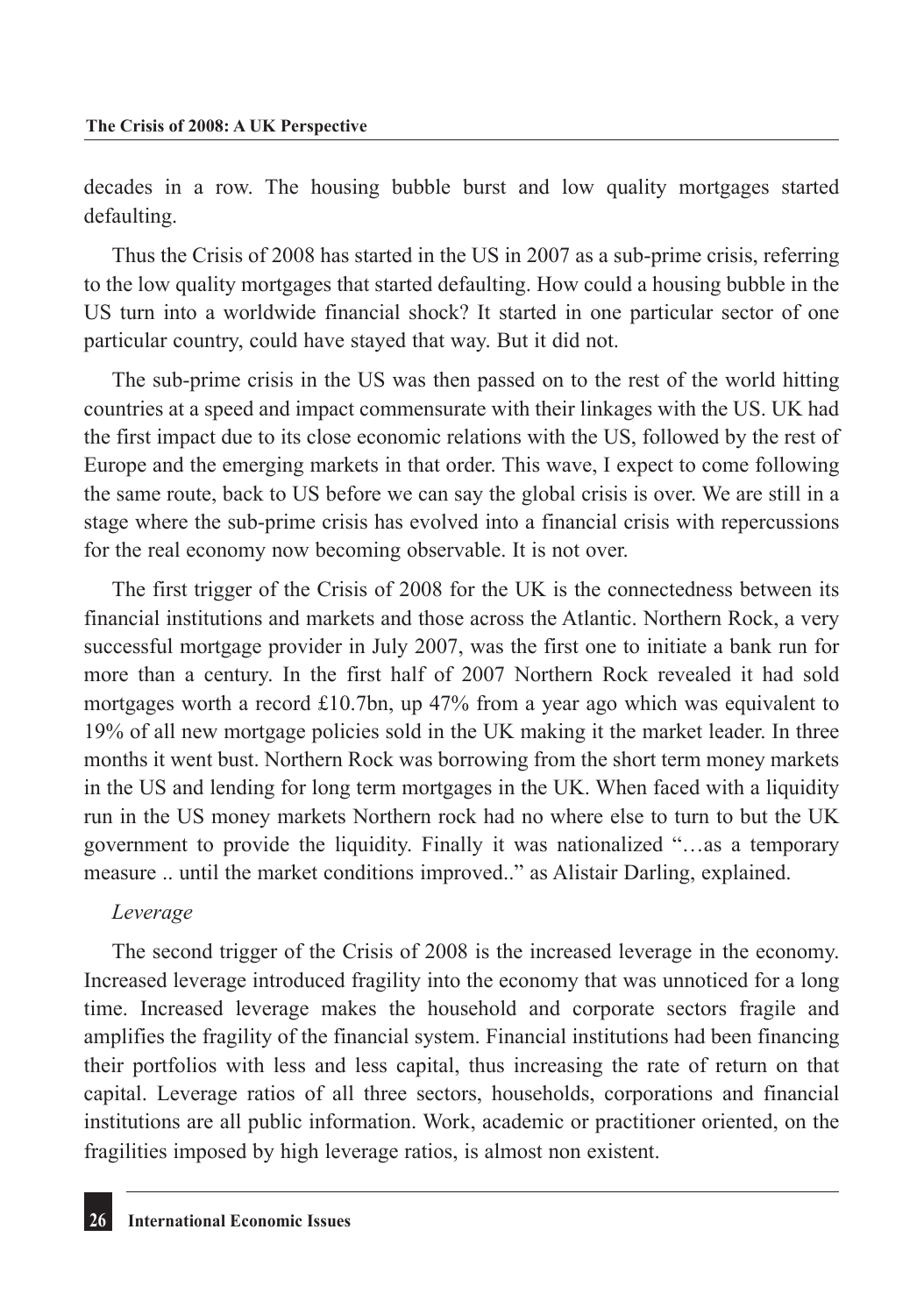What are the reasons behind increasing leverage? Of course optimism, and the underestimations of the fragilities imposed. Housing prices were increasing the UK for the past three decades. Average house price has increased more than 6 times over the past 25 years. Leverage through mortgages, sub-prime or not, increased in the household sector first due to increasing real estate values. Mortgages up to 125% of the value of the house were available and yes, sub-prime mortgages were available as well. In fact some companies were lending up to 6 times the reported incomes of the households without conducting the usual background checks. Household sector was levered.

In the UK leverage ratios in the corporate sector doubled, increasing from about 15% to 32% in the past three decades. On the real side, decline in interest rates is an important reason. Interest rates declined from about 15% to 5% over the same period, external funding became available and cheaper and firms borrowed. The availability of funds at lower rates created the illusion that one can de-lever at the same speed he levers. Benign economic conditions accompanied by optimism created another illusion, that, neither interest rates will rise again, nor liquidity, will be unavailable, in the foreseeable future. Both turned out to be wrong.

Leverage induces fragility. If, for any reason, the value of the assets became lower or more uncertain, then the higher the leverage, the higher the probability that capital would be at risk and the institution or the household will be bankrupt. During the Crisis of 2008 asset values declined for various reasons I will describe below. In corporate sector, by May of 2008, 850 UK companies went into administration; a rise of 54% from a year ago. In the household sector, despite several efforts to keep home ownerships intact repossessions increased in October 2008, the number of house repossessions had increased more than 70% to more than eleven thousand in a year. The Bank of England estimated 500,000 UK homeowners are in negative equity predicting that this number could rise to 1.2 million if house prices fall by another 15%.

The loss of asset values led to mass nationalizations. Following massive asset write downs and estimations that further write downs will follow, Lloyds took over HBOS the largest mortgage lender with about  $20\%$  market share for £ 12 billion with a deal engineered by government. But this was not enough, to restore confidence. Bradford and Bingley was nationalized in September and UK government got control of £50 billion of mortgages and loans while selling the savings side to Santander. In October the UK government had another round of nationalizations of RBS, Lloyds and HBOS. The UK financial system is now faced with a new era of nationalizations. The intention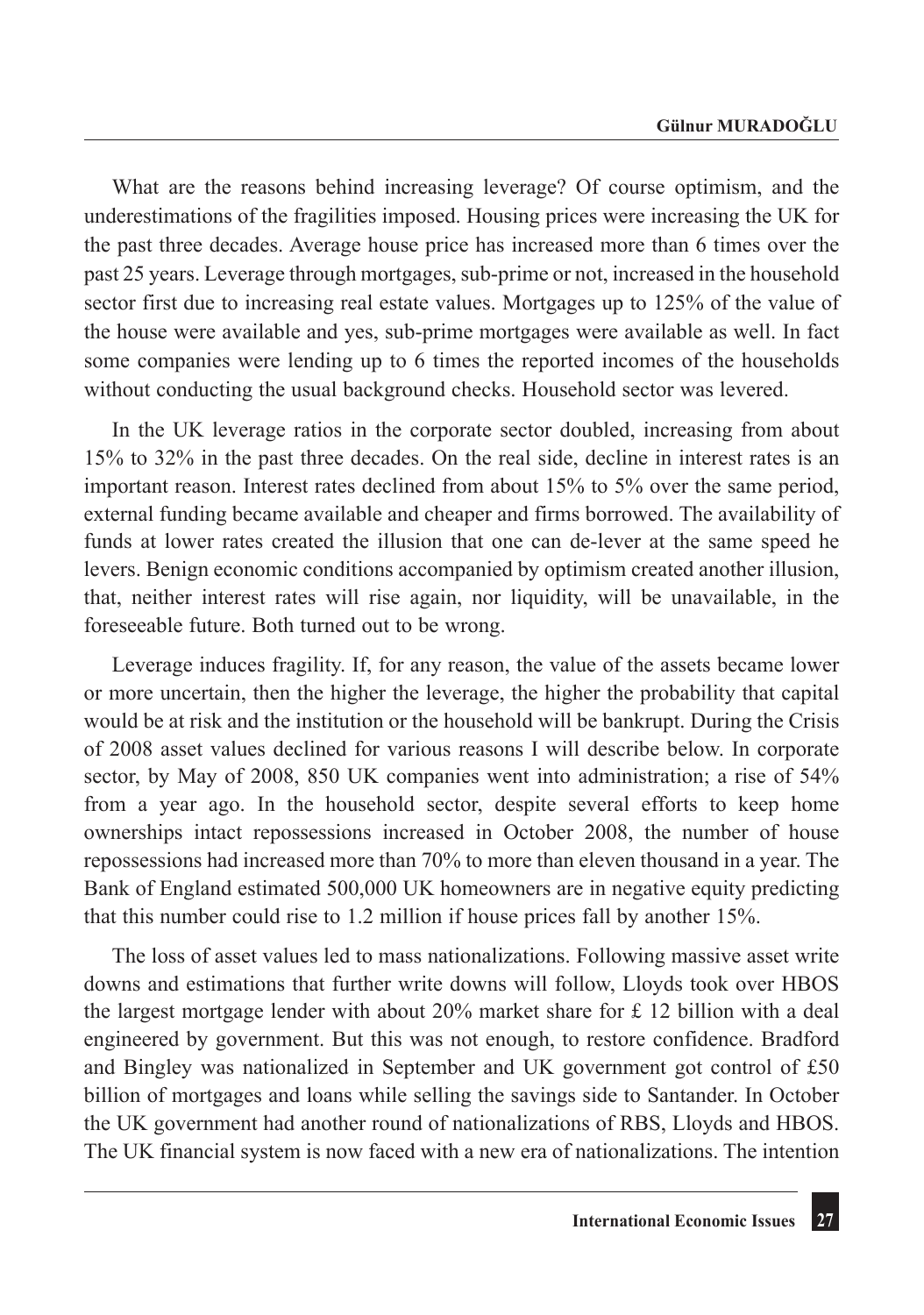is to sell of the shares at al later date when the crisis of over and asset values recover and return tax payers money back.

#### *Underestimation of risks*

The housing bubble in the UK similar to the one that created the sub-prime crisis in the US grew that big, because we could not understand in time how speculative bubbles develop. Obviously there are all sorts of arguments putting the blame on various different parties including the sharp practice of mortgage lenders, greed in securitizers, investment bankers and fund managers, and mistakes of rating agencies and regulators including the central banks. Making long term changes to inhibit further crisis is as important as the short run steps to alleviate it. It requires a thorough understanding of how optimism was so wide-spread for so long.

Home ownership rates in the UK are one of the highest in the world. Over the past three decades home ownership increased from 57 % to 71%. This is good and democratic. However risks in such high leverage transactions were not understood well. The perception that real estate prices could only go up, led lenders to loosen their standards in assessing risks. Sub-prime mortgages only aggravated the problem. The social contagion of the boom thinking was one justification for the belief that the boom will continue. We tend to believe that we have independent minds, but contagion of thought patterns play an important role in establishing collective thinking. The optimism was based on observations of price increases and others interpretations or just observations, verifying ones' own.

One might expect home owner themselves naïve investors be prone to that kind of bias. They may be lured with teaser rates, they may be unable to understand the fundamentals. But how come well paid company executives made the same mistake and we witnessed the massive fall and nationalizations of so many UK banks? Greed is not sufficient to explain. The same mechanism of social contagion of optimism was at work among them as well. Finance professionals are one community with close links with each other. Just like any other community they exchange information and they follow each others actions. One cannot see what is inside the minds of the others but can listen to their stories and can surely observe their actions. The actions of others were optimistic, which they interpreted rationally as reflecting information on fundamentals, and acted further upon them. This was wrong. The contagion of though patterns were at work among the bankers as well.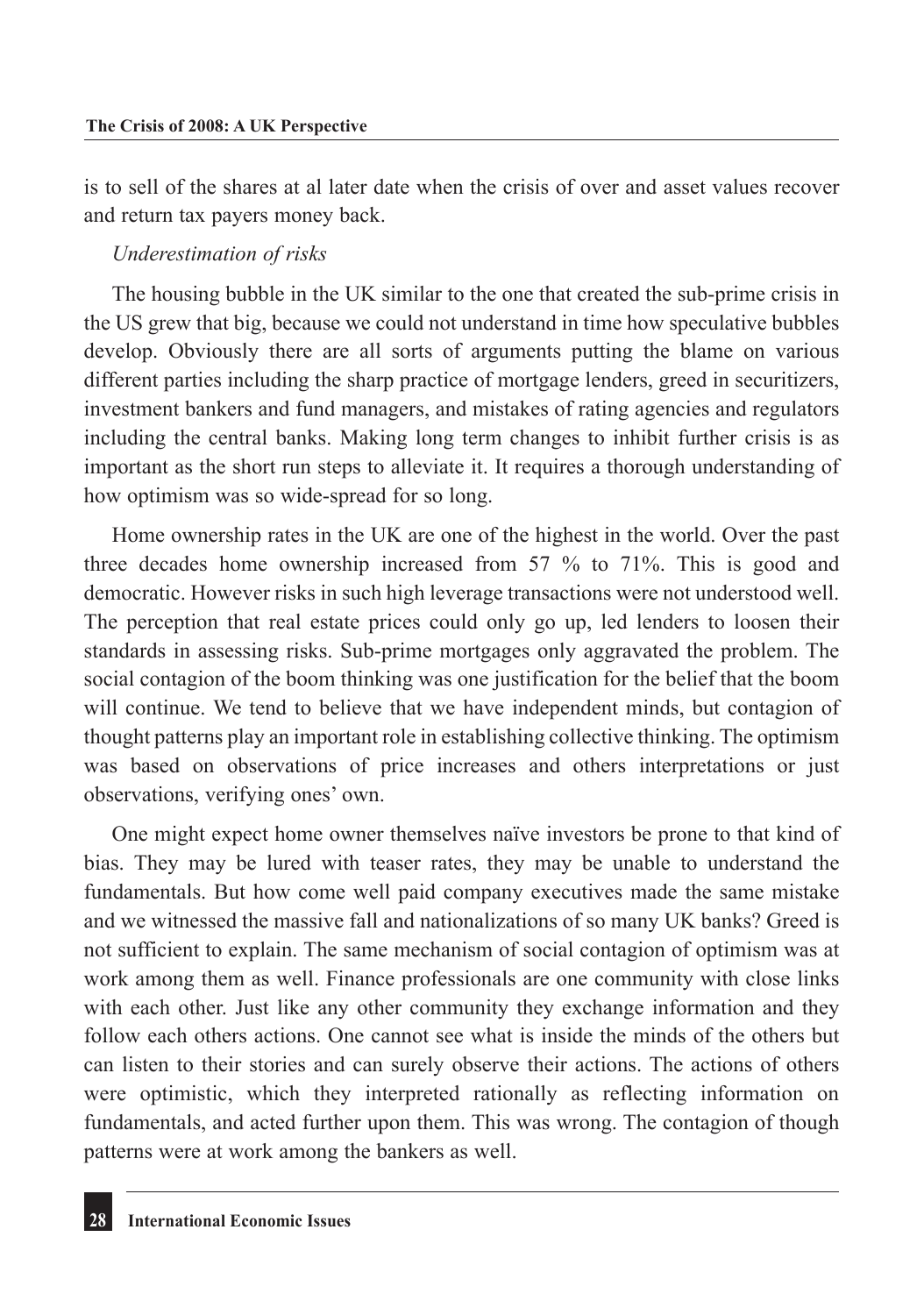### *Opacity of balance sheets*

The accounting systems we use are from 1950s and do not accommodate the need to reflect the complex financial instruments we use today. Securitizations have become popular over the past two decades. This process led to complex assets that are hard to value and hard to reflect on the balance sheets. In the UK, HBOS had securitized £55 billion worth of mortgages rated AAA in 2008. Of the two other nationalized institutions, RBS had £36 and Lloyds had £23 billion of securitized mortgages. The opacity of balance sheets to reflect these and other complex assets that embed contingent liabilities is one major reason for the Crisis of 2008.

Securitization is a major improvement in risk allocation. It refers to bringing together different qualities of mortgages called tranches and putting them in one basket designed as a separate product to be sold. Shocks can be absorbed by a large group of investors rather than just one. However the complexity in the design of instruments and the lack of capacity in our current accounting systems to represent them fully led to opacity. Different tranches were combined into one security, derivative securities were constructed from derived tranches of mortgages.

After a few rounds the original mortgage was translated into a security that was very hard to value due to the large uncertainties of the values of the derived securities. These difficulties in valuation were not in any way represented by the traditional accounting practices we know of that are limited with historical costs and market values at the time of valuation. The contingencies embedded in those instruments were not reflected in any form on the balance sheets. At the time of bank nationalizations in the UK, these difficult to see on balance sheet and difficult to value toxic assets were estimated to be up to £200b. This is just an estimate, since they are not reflected fully o balance sheets we do not know the real magnitude of contingent liabilities in the system.

When faced with shortage of liquidity, as it happened during the Crisis of 2008 institutions have to sell assets. Asset values decline. But when the assets are opaque and thus difficult to value, the increase in uncertainty was much higher leading to a huger risk of solvency, and thus further bank runs. Deleveraging by reducing the size of their assets is no longer an option. Thus the one option remains is to cut their credit lines to borrowers and a sharp decline in maturity of loans. With the fear that this might lead to a catastrophe on the corporate and household sectors the UK government ensured the return to mortgage and small business lending in every intervention including nationalizations.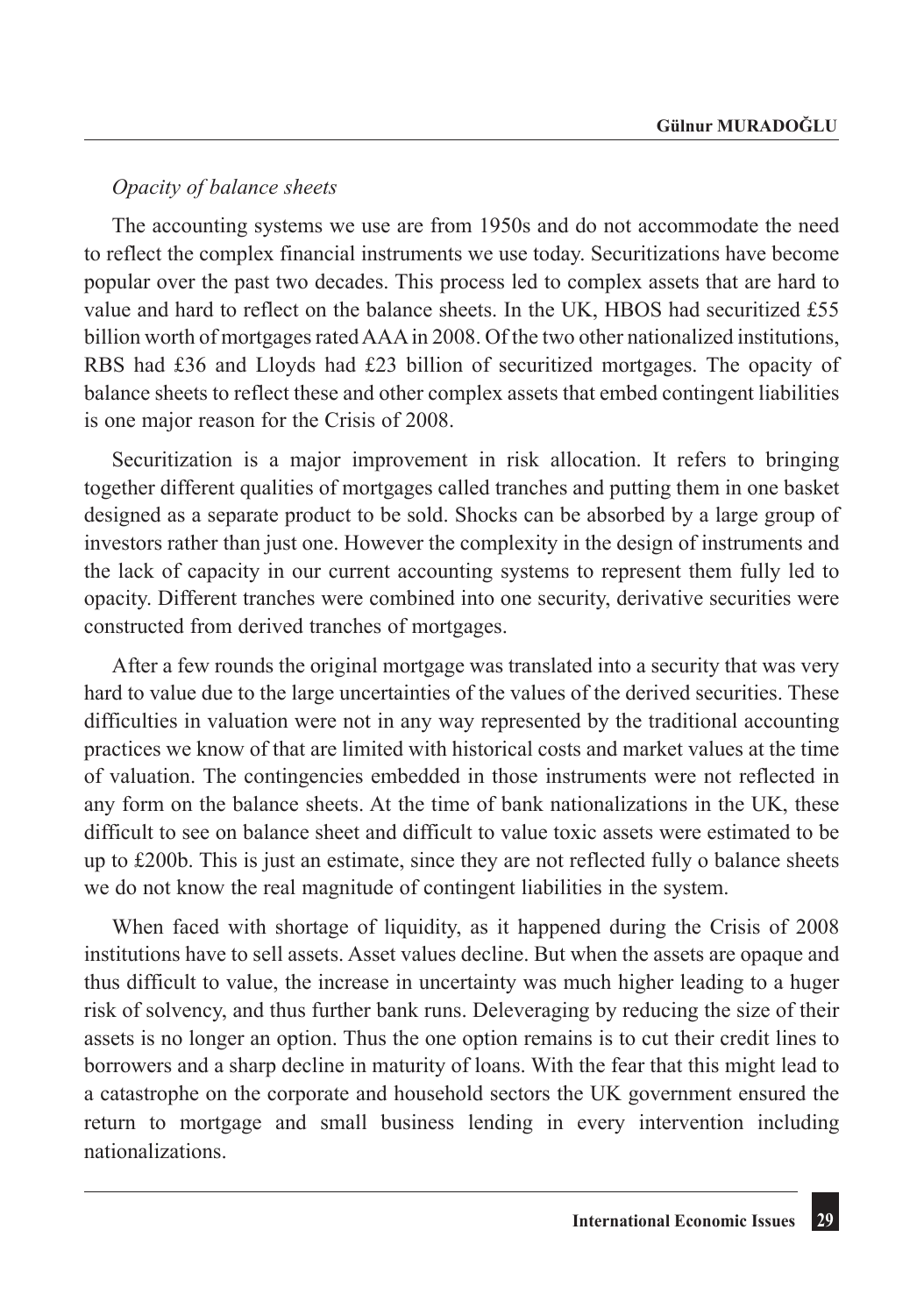#### **Immediate reactions to the Crisis of 2008: Short run policies**

The lessons from the Crisis of 1929 shaped the immediate reactions of the governments. The fear that we are facing another Great Depression, led to dramatic falls in confidence worldwide and thus collapse in stock markets and cuts in consumption. Short run policies were geared towards restoring confidence and limiting the runs.

The first notable effort of the UK government to restore confidence was to facilitate interbank lending when overnight rates jumped from 3% to a record high 6.5% in October 2008. A cash injection of £40 billion was made and Gordon Brown recommended that that the Group of Seven should guarantee all interbank lending. Banks were reluctant to lend to each other overnight at 6.5% while they were lending to the Bank of England at 4%. This was successful in restoring confidence. But of course monetary base expanded. M4 increased by about one third from about £1500b to £2000b in two years ending December 2008.

The second action of UK government was to restore balance sheets. The UK government bought the assets of the banks in exchange for their shares. This method gives ownership of the banks to the tax payers and if asset prices increase returns will be transferred to tax payers. Mass nationalizations became inevitable and Northern Rock, Lloyds, RBS and HBOS are now state owned. This was successful in restoring the bank balance sheets. However ownership structures changed in financial sector. Bank nationalizations or nationalizations of any sort were thought to belong to another era. Other issues of moral hazard arose later when nationalized banks announced bonuses to their managers. Opposition was fierce to paying bonuses with tax payers' money.

The third action of UK government was to restore consumer demand and output. The immediate reaction of the Bank of England was to provide liquidity and to reduce interest rates. This was helpful in limiting house repossessions at the household sector and providing credit lines to the corporate sector. Interest rates fell from 5.5% to 1% in less than two years to provide relief. However this limits the capacity to use monetary policy any longer. Thus focus was shifted to fiscal policy. Stamp duty exemption was reduced from £175,000 to £125,000 in house purchases and VAT was reduced from 17.5% to 15%. Both measures were successful in restoring confidence and thus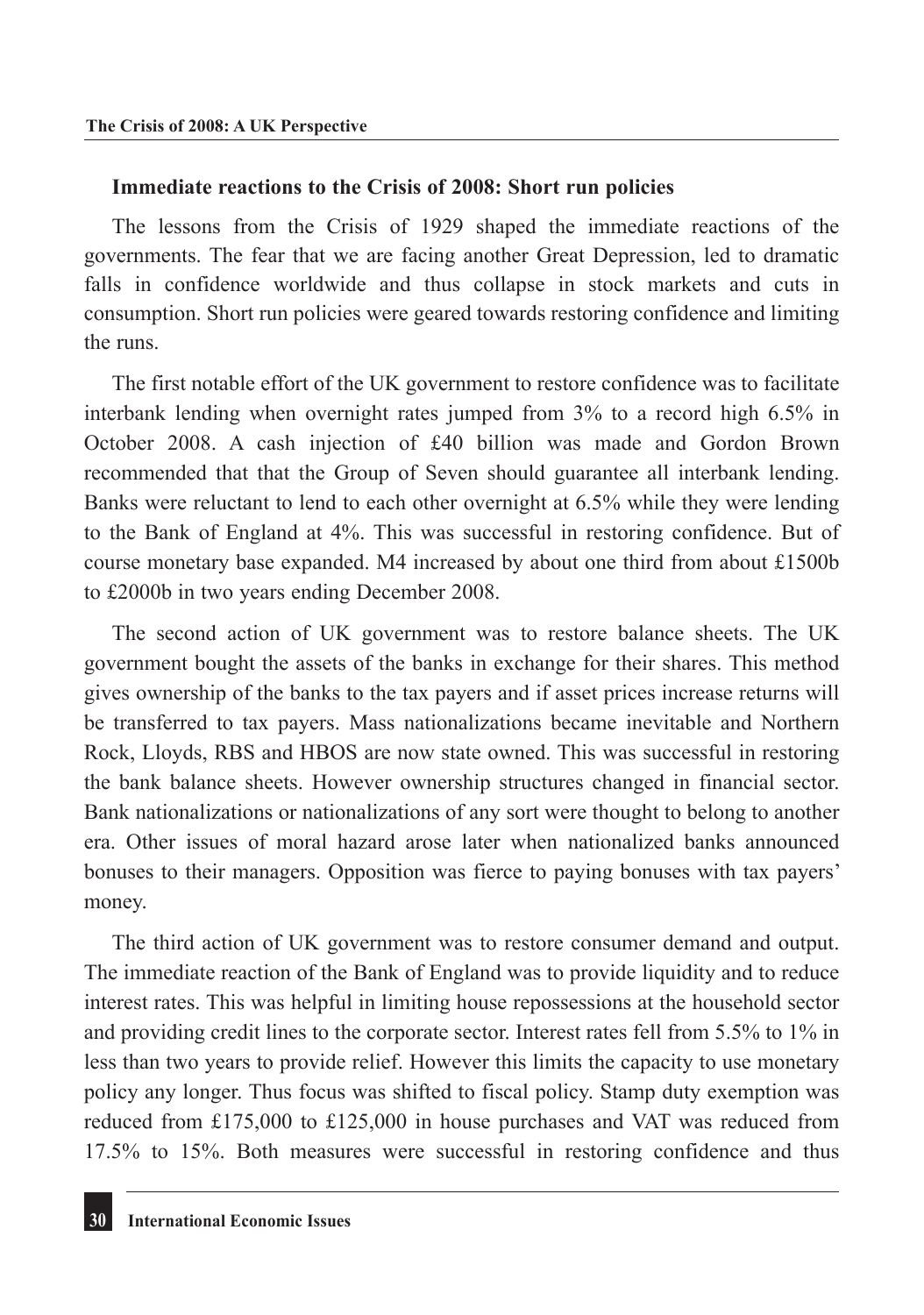preventing sharper declines in consumer demand and thus output. However monetary policy cannot be effectively used any longer at such low interest rates and there will be long term repercussions.

#### **What next: Long term policies**

Long term effects of short term policy will be slowly absorbed. Some of the conditions that led to the Crisis of 2008 will not change. Some will be regulated. Behavioural factors should now be considered carefully in designing the new regulation. The regulation we use today has its roots in the U.S. regulatory frameworks which was designed more than 70 years ago in reaction to the crisis of 1929. Today the conditions that led to the Crisis of 2008 are different. Over the past fifty years, the intellectual foundations of finance has been inspired by rational expectations in economics and efficiency of financial markets. Thus regulation itself was perceived a regression and efforts for de-regulation prevented the legal frameworks we use today lag behind the needs new financial instruments and markets brought. There is need for better regulation that takes into consideration biases in human behaviour in designing the new regulation so that it can be implemented effectively.

The first trigger of the Crisis of 2008, internationalization of financial markets will not change. It provides a much better allocation of risk and boosts economic growth rates worldwide. If anything, the nature of financial markets and institutions will become more global in the future. The second trigger of the crisis, higher leverage increases investments and boosts rates of return in both household and corporate sectors. Neither securitization, nor the complex derivative securities, will disappear. They both allow for a much better allocation of risk. The challenge we face today is to provide better information flow to prevent further internationalization and complex instruments to make financial statements opaque. The opacity of financial statements should change. New regulation should take into account the people making the several financial decisions in the households, corporations and financial institutions. Human nature will not change but behavioural factors that led to the crisis can be integrated into our regulation to make it better.

G20 and G7 meetings were conducted at the onset of the crisis to coordinate efforts internationally. International organizations such as the IMF and the World Bank have assumed active roles especially with emerging markets. Coordinated efforts of the US Federal Reserve, the Bank of England and the European Central Bank, providing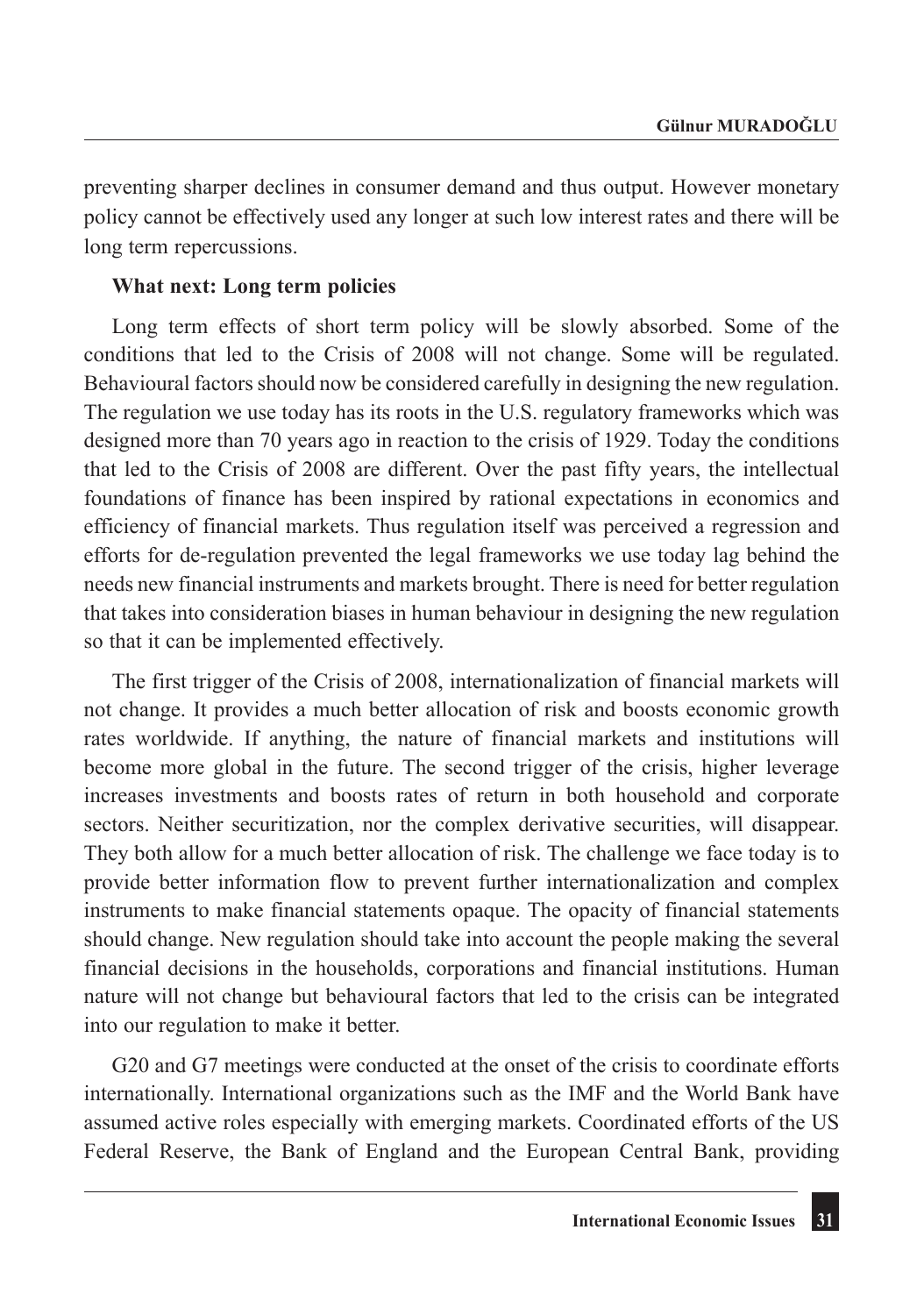liquidity to their respective markets, helped to restore confidence world wide. Changes in regulation should be similarly coordinated with leading economies and international organizations.

Leverage in banking industry was under scrutiny through several Basel Accords. The main problem in the banking sector was the opacity of financial statements that the risks of newly designed complex assets were not represented. Highly levered corporations and households are also highly exposed to small fluctuations in their asset values. The Crisis of 2008 started a sub-prime crisis initiated from the household sector and attention is diverted to leverage in the household sector. Leverage in corporate sector is largely ignored. New regulation should encompass the financial decisions at the household and corporate sectors. The optimism in human nature and the decision making processes in these sectors should be considered.

UK mortgage companies reacted quickly to the sub-prime crisis by adjusting down payments upward up to 40% of equity. Mortgages of more than 100% were available before the crisis. Tax rules in the UK favour leverage in buy to let properties as interest payments are tax deductable. In other countries like Sweden tax deductibility applies to homes one lives in. We have to revisit tax rules in this sector. Tax exemptions can be given to first homes rather than buy-to-lets.

In the UK interest rates on mortgages are not linked to the leverage of the household. The mortgage products are priced according to time maturity of the product but not according to the leverage of the households. Regulation is needed to impose better pricing of mortgage products in relation to the financial fragility of households.

In the corporate sector tax rules favor leverage; debt is tax deductable. Tax deductibility of interest, need revisiting. In market oriented systems like the US, bond pricing is made by markets and rating agencies, good or bad, rate corporate bonds and financial fragility is integrated into interest rates. In bank oriented systems availability of funds may diminish due to financial fragility but leverage of the corporation is not a major consideration in determining interest rates commensurate with the financial fragility of the corporations. Regulation is needed to impose better pricing of bank products.

New and complex derivative instruments were largely unregulated before the Crisis of 2008. Regulation always lags financial innovation. This lag lead relation between the introduction of new securities and their regulation leads to a misperception that there is